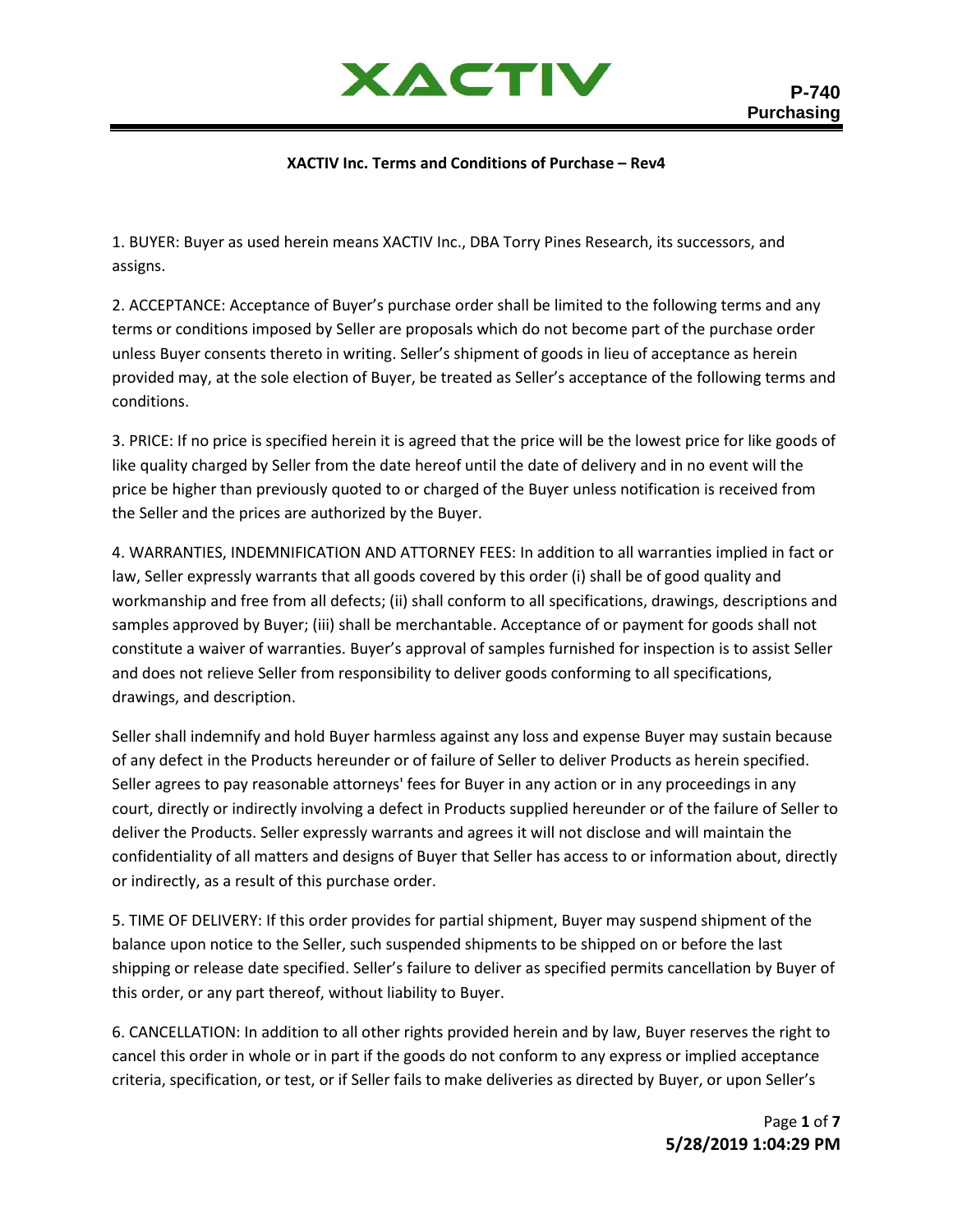insolvency. If this order requires or authorizes the delivery of Products in separate lots to be separately accepted and if any Products do not conform hereto, Buyer may reject any or all Products affected, or the entire installment, and any undelivered installments. Buyer reserves the right to cancel any part of this order with respect to Products which have not actually been shipped by Seller if Buyer's ability to receive or use the Products is affected by any cause beyond its reasonable control, and Buyer shall be charged only (i) the contract price for conforming goods when delivered and (ii) Seller's actual costs with respect to the undelivered Products under this contract (including sums payable or paid by Seller to settle obligations assumed under the authority of this purchase order), such total charge to be in no event greater than the contract price.

7. COMPLIANCE WITH LAW: Seller agrees to indemnify and save Buyer, its successors, assigns, customers and agents harmless against all costs, damages, claims and demands for actual or alleged direct or contributory infringement of any patents, either in the United States of America or any foreign countries, trademarks in the United States of America or any foreign countries or similar rights because of the sale or use of any of the Products specified herein. By acceptance hereof Seller warrants that in its performance hereunder it will comply with all applicable federal, state and local laws, rules, regulations and administrative and executive orders, including but not limited to those pertaining to discrimination, contract renegotiation, maximum ceiling prices, fees for solicitation of contracts, security and inspection of records.

8. INSURANCE AND INDEMNIFICATION: If Seller is to perform any services for Buyer on any premises owned or controlled by Buyer or elsewhere, Seller agrees to: (i) keep the premises and work free and clear of all mechanic's liens, and furnish to Buyer proper affidavits and/or waivers certifying thereto; (ii) perform the work at Seller's sole risk prior to its written acceptance by Buyer and replace at Seller's sole expense all work damaged or destroyed by any cause whatsoever,(iii) indemnify and save Buyer harmless against any and all loss, damage and expense, direct or indirect, caused by or arising from any damage or injury to property or person, including, without limitation, damage or injury to Seller's or Buyer's employees or property, caused by or arising from or in connection with the performance of work hereunder; (iv) carry workman's compensation insurance covering all employees to be used by Seller in connection with such work, and public liability insurance covering Seller's liability hereunder; (v) prior to commencing work hereunder furnish to Buyer certificates of its insurance carrier showing that such workman's compensation and liability and property damage insurance is in force; (vi) indemnify, and save Buyer harmless against any and all liability arising hereunder by reason of any applicable unemployment insurance laws.

9. DISCLOSURE OF INFORMATION: Any unpatented knowledge or information concerning Seller's products, methods or manufacturing processes which Seller may disclose to Buyer shall, unless otherwise specifically agreed in writing signed by the parties hereto, be deemed to have been disclosed as part of the consideration for this order, and Seller shall not assert any claim against Buyer as the result of Buyer's use thereof. All drawings, specifications or samples loaned to Seller for production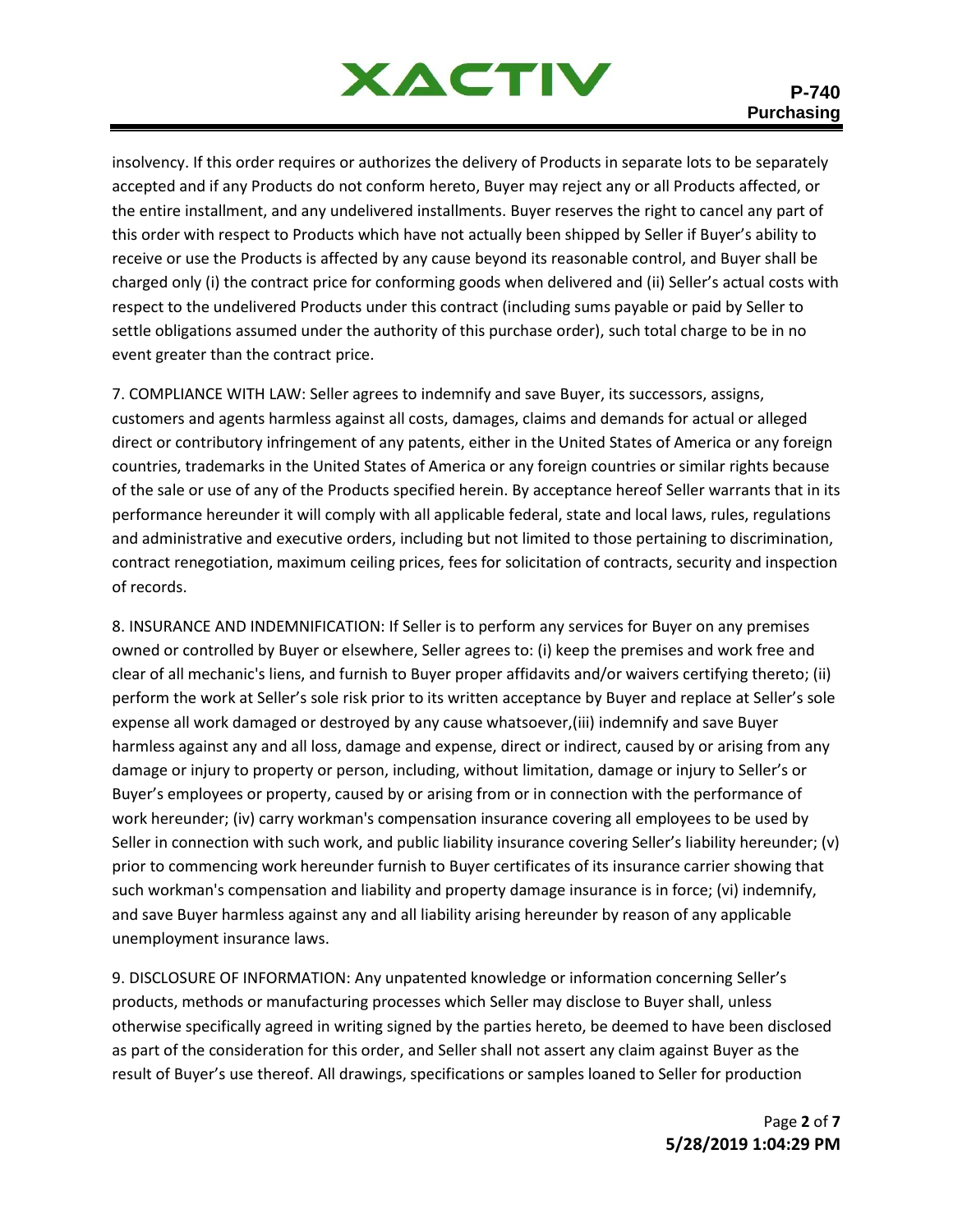purposes must be considered strictly confidential and shall be preserved in good order, to be returned promptly upon completion of work or termination of order.

10. CHANGES IN SPECIFICATIONS: The Buyer reserves the right to make such changes in specifications and designs as may be necessary or desirable after this order is accepted. Any difference in contract price or delivery time resulting there from shall be agreed upon in writing and signed by the parties hereto.

11. DIES, TOOLS, JIGS: Unless otherwise herein agreed, die equipment, tools, jigs, fixtures and patterns used in the manufacture of goods to be furnished hereunder shall be supplied by and at the expense of the Seller and shall be kept in good condition, and shall be replaced when necessary by Seller without expense to Buyer. Buyer has the option at any time to reimburse the Seller for the whole or any part of said dies, tools and patterns and replacements, and become the owner and entitled to the possession of same. Seller shall be responsible for the proper maintenance and safe delivery to Buyer of all die equipment, tools, jigs, fixtures and patterns paid for or supplied by Buyer and the same shall be subject to removal from Seller's plant on Buyer's written notice.

12. INSPECTION OF PRODUCT: Material shall not be deemed accepted until after final inspection. The making or failure to make any inspection of, or payment for or acceptance of, the goods, shall in no way impair Buyer's right to reject nonconforming goods. Defective material will be returned at the Seller's expense including all transportation charges. Replacement of defective material is subject to the option of the Buyer.

13. PACKAGING: Materials must be packed and marked in such manner as to permit securing lowest transportation rates. No additional charge for crating, packing, etc. will be allowed unless specifically authorized.

14. SUSPENSION: The Seller shall, upon Buyer's request, suspend shipment and delivery of material or equipment, and all work and operations hereunder, for such period as Buyer may request.

15. PATENTS: Seller guarantees that materials or supplies specified herein and their sale or use, alone or in combination, will not infringe on any United States or Foreign Patents and agrees to indemnify the Buyer against all judgments, decrees, costs, and expenses resulting from any such alleged infringement.

16. RIGHT TO INSPECT SELLER'S FACILITY: In addition to all other rights of inspection herein expressed or implied by law, Buyer & the buyer's customers reserve the right to inspect any work being performed by Sellers and inspect Seller's equipment and facilities, at any time during business hours upon reasonable notice. No delay or omission by Buyer & the Buyer's customers in exercising any right or remedy hereunder shall operate as a waiver of that right or remedy.

17. QUALITY SYSTEM REQUIREMENTS: **As appropriate,** the supplier shall implement and maintain a Quality Management System (QMS) that is in compliance with AS 9003, AS 9100 Rev D, ISO 9001, or an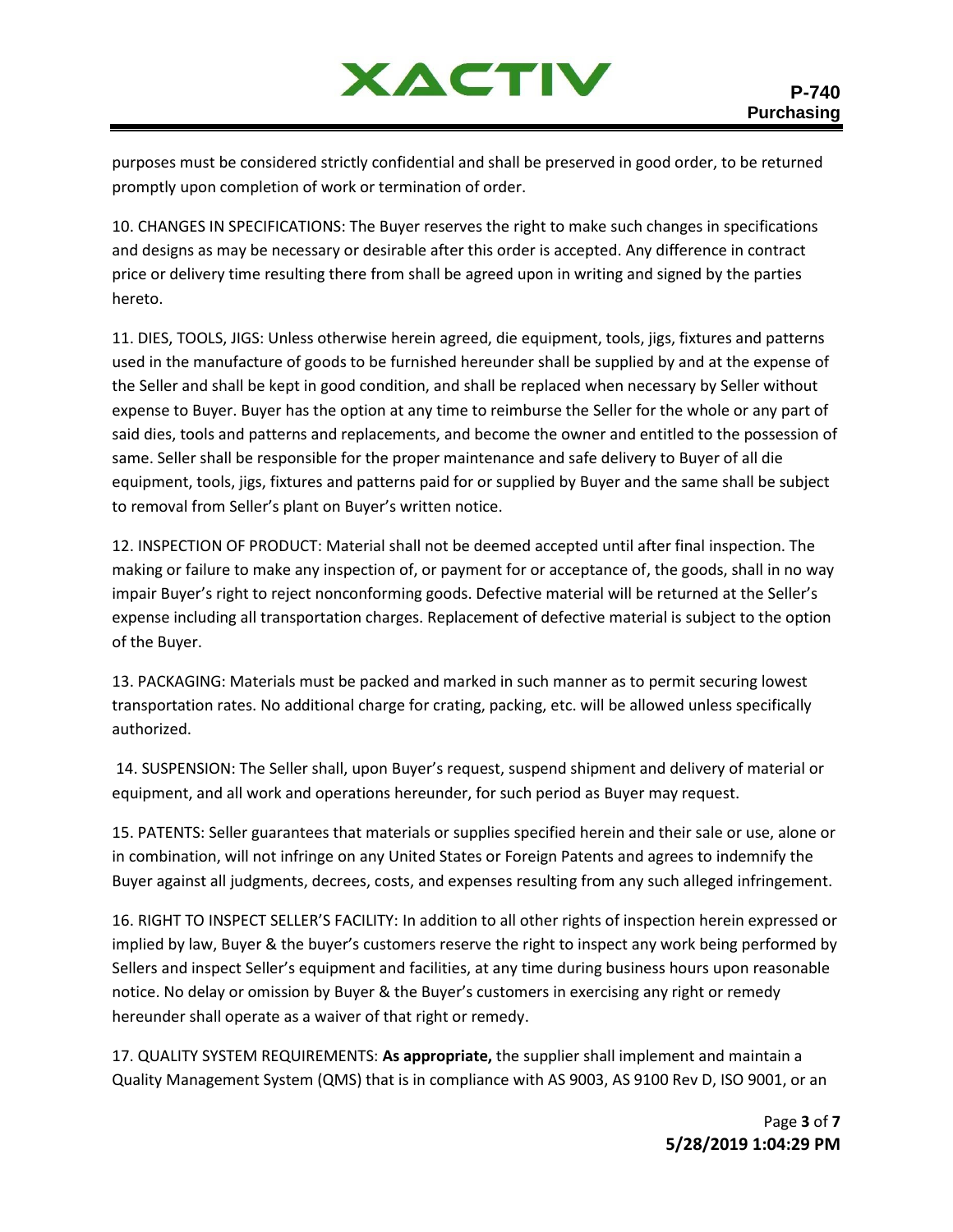equivalent registered system. Suppliers shall forward a copy of their Quality Management System certifications to their XACTIV buyer. Certifications must clearly and accurately contain the name, address, city, and state of the business under registration. Any changes to the certification such as a change of the Certification / Registration Body, update, withdrawal, or disapproval must also be forwarded to the XACTIV buyer.

XACTIV may recognize second or third-party certifications issued by an accredited Certification / Registration Body provided that the scope of the audit performed correlates with the type of product/ service being provided to XACTIV. XACTIV reserves the right to perform additional assessments if deemed necessary.

Initial and subsequent periodic review of supplier's quality system may be performed by XACTIV. Objective evidence of supplier's compliance, either by submittal of requested evidence, or evidence of a third-party accreditation, may be acceptable for the purpose of re-survey, but will not preclude the use of on-site evaluations or other review methods.

A change in supplier name, ownership, facility relocation, or loss of third-party certification or adverse actions taken by the government will subject the supplier's Quality System to reevaluation by XACTIV. The supplier shall notify the XACTIV buyer of any of these aforementioned changes in writing, and forward a copy of the updated registration certificate to their XACTIV buyer.

The supplier shall provide notice to their XACTIV buyer of any major changes in the key personnel, organizational structure or manufacturing processes affecting quality and/or any major findings uncovered during their registrar's periodic audits within seven (7) business days. Corrective and Preventive actions taken in response to those major finding shall also be provided to your XACTIV buyer.

18. NONCONFORMING MATERIAL CONTROL: Nonconforming material must be identified and documented, segregated or bonded, pending disposition when found, to prevent its unintended release or use, and evaluated to determine the actions necessary to contain its effect on other processes or products.

19. QUALITY RECORDS: The supplier shall maintain a documented procedure for record creation, change (handwritten or other), completion and control of Quality records in accordance with the applicable Quality System standard (i.e. – ISO 9001, AS9100). Any change to paper records should follow industry standards of a strike through of the incorrect information, adding the correct information, initials of the person making the change and the date.

The records shall be retained for a period of not less than seven (7) years from completion of purchase order. The supplier must impose this requirement on their sub tiers. Unless otherwise directed by XACTIV, records are to be maintained utilizing the supplier's documented procedure and provided without cost to XACTIV upon request.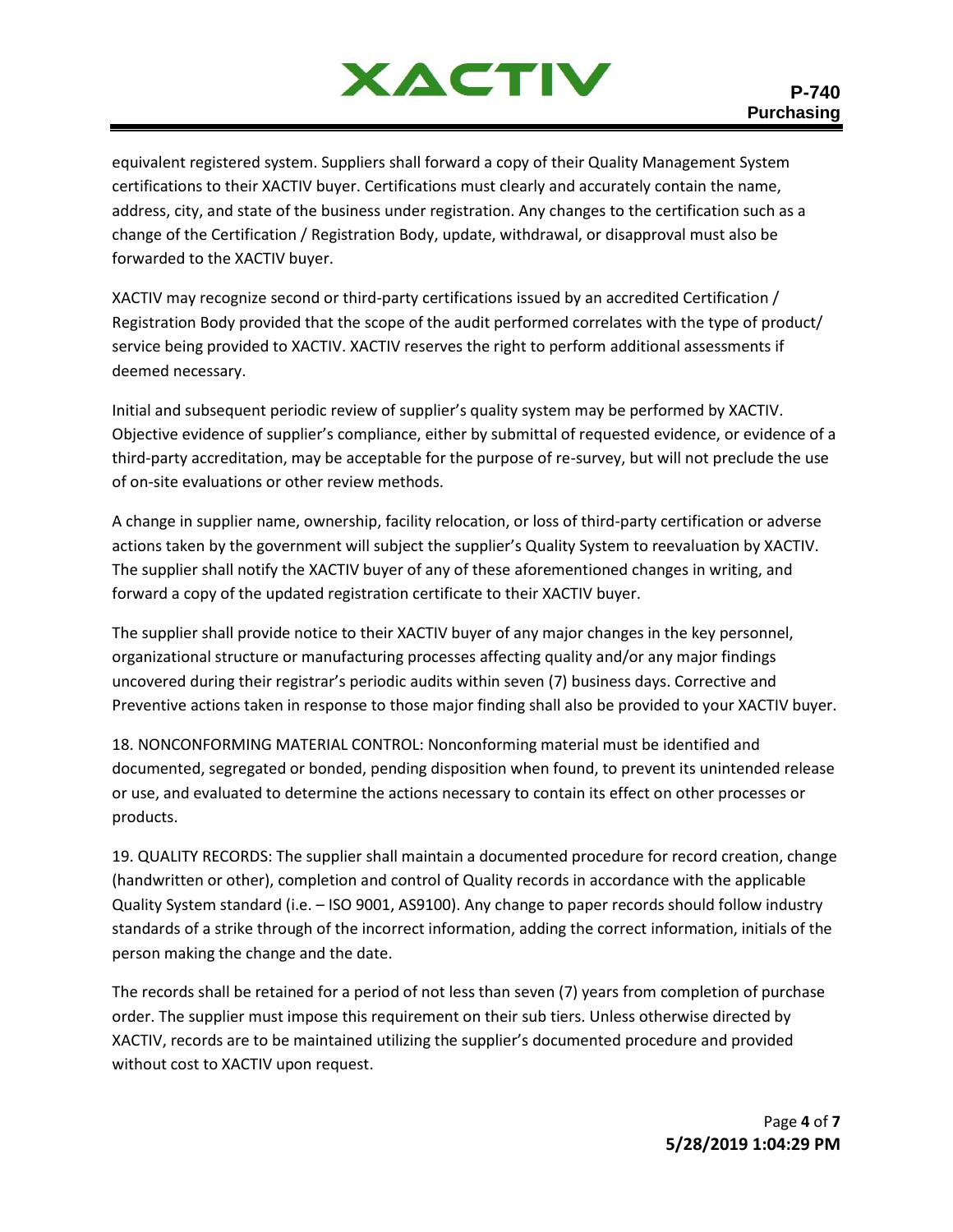

Records shall include, but not be limited to, the following:

- Evidence of inspection to assure adherence to applicable drawings or specifications and revisions
- First Article Inspection Report
- Test Reports
- Periodic inspection and control of inspection media
- Records to indicate control of Special Tooling and Special Test Equipment
- Test data records of all qualification and acceptance test performed
- Certification of personnel as required by specification and/or contract
- Raw Material and Process certifications
- Material Review Reports
- Or any other record in the realization, verification or validation processes

20. SHIPPING DOCUMENTATION REQUIREMENTS:

a. Packing Slip

Supplier shall provide a packing sheet or attachments for each separate shipment with at least the Supplier's company name and address, Purchase Order number, line item(s) and part numbers.

b. Certificate of Analysis and Certificate of Conformance

All suppliers shall provide a Certificate of Analysis (C of A) or Certificate Conformance (C of C) assuring that all work performed in connection with the purchase order conforms to requirements therein. The C of A and C of C may be a separate document or included on the packing sheet.

When certification is made on the packing sheet it shall have the Printed/ Typed name of the supplier's authorized representative certifying the shipment, their title, and signature or stamp and date.

When a C of A and C of C is used for certification, it shall have all the relevant information regarding the parts being certified, such as purchase order, line item number, part number, quantity of parts covered, reference to the standard (and revision) followed to perform the service and Supplier's unique production job/lot/batch /serial number that the products/services were performed under (if applicable)or it shall contain a reference to the packing sheet (list) number and have the Printed/ Typed name of the supplier's authorized representative certifying the shipment, their title, and signature or stamp and date.

The C of A and C of C must reference the standard (and revision) followed to produce the product or perform the service.

21. SUPPLIERS OF AGE-SENSITIVE MATERIALS: Supplier shall provide original manufacturing/cure date, and lot number(s), and the shelf life expiration date (if indefinite or unlimited, so state). The supplier shall physically identify the shelf life expiration date on the deliverable product or the unit packaging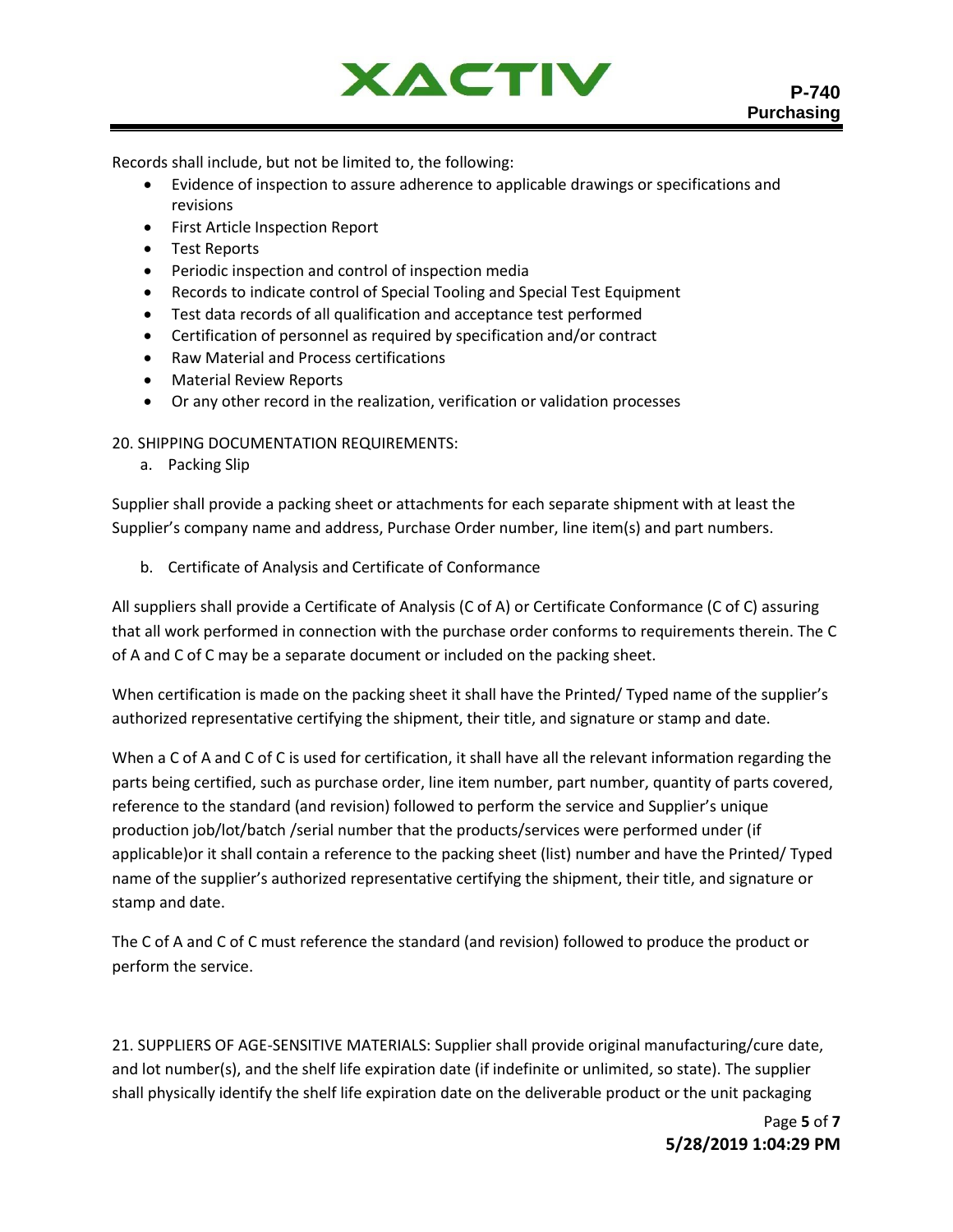according to the applicable standard. Supplier shall not ship any products that have less than 85% of their shelf life at the time of shipment.

In addition, forward any special storage/handling instructions. Supplier is responsible to determine if acceptance test report submittal is required in accordance with applicable material specification.

22. CORRECTIVE & PREVENATIVE ACTION: The supplier shall respond to all requests for corrective action on or before the requested response due date. The supplier shall maintain a documented system for determining root causes of documented defects and obtaining corrective action and preventive action both internally and from its suppliers. The supplier is accountable for effectiveness of corrective and preventive actions taken.

23. FOREIGN OBJECT DEBRIS/DAMAGE (FOD): **As appropriate,** the supplier shall develop, implement and maintain a Foreign Object Debris/ Damage (FOD) process that meets the intent of NAS 412, Foreign Object Damage/ Foreign Object Debris (FOD) Prevention, utilizing the guidance provided to establish an effective FOD prevention program for their particular product or program.

Supplier shall maintain good housekeeping to preclude introduction of or damage to any product/material caused by a foreign object(s) into any deliverable item Supplier shall employ appropriate practices to assure timely removal of residue/debris generated during manufacturing operations or tasks.

Supplier shall determine if sensitive areas that have a high probability for introduction of foreign objects debris should have special emphasis controls in place for the manufacturing environment. Tool and Hardware accountability methods shall be established to ensure positive control and accountability, as applicable.

FOD incidences should be investigated to determine containment actions, root cause and corrective actions to preclude future recurrence. Employee training and performance measurements should be utilized for increased awareness and continual improvement.

24. PART MARKING REQUIREMENTS: Supplier shall mark all deliverable products as required by the purchase order, engineering drawing and manufacturing planning. Unless otherwise stated in the engineering requirements, the Supplier shall apply the date of manufacture, date code(s) or other control identifier number (see examples below) to all deliverable hardware. Information must be applied adjacent to the hardware's identification markings and must be traceable to supplier's build documentation. Hardware produced in lots, batches, groups, etc., shall have traceable control information applied. When size of hardware, or supplier's automated stamping process, does not permit data application to individual hardware (such as standard parts), the information shall be similarly placed on bags, tags, or labels as applicable.

Examples of traceable information may include, but are not limited to: